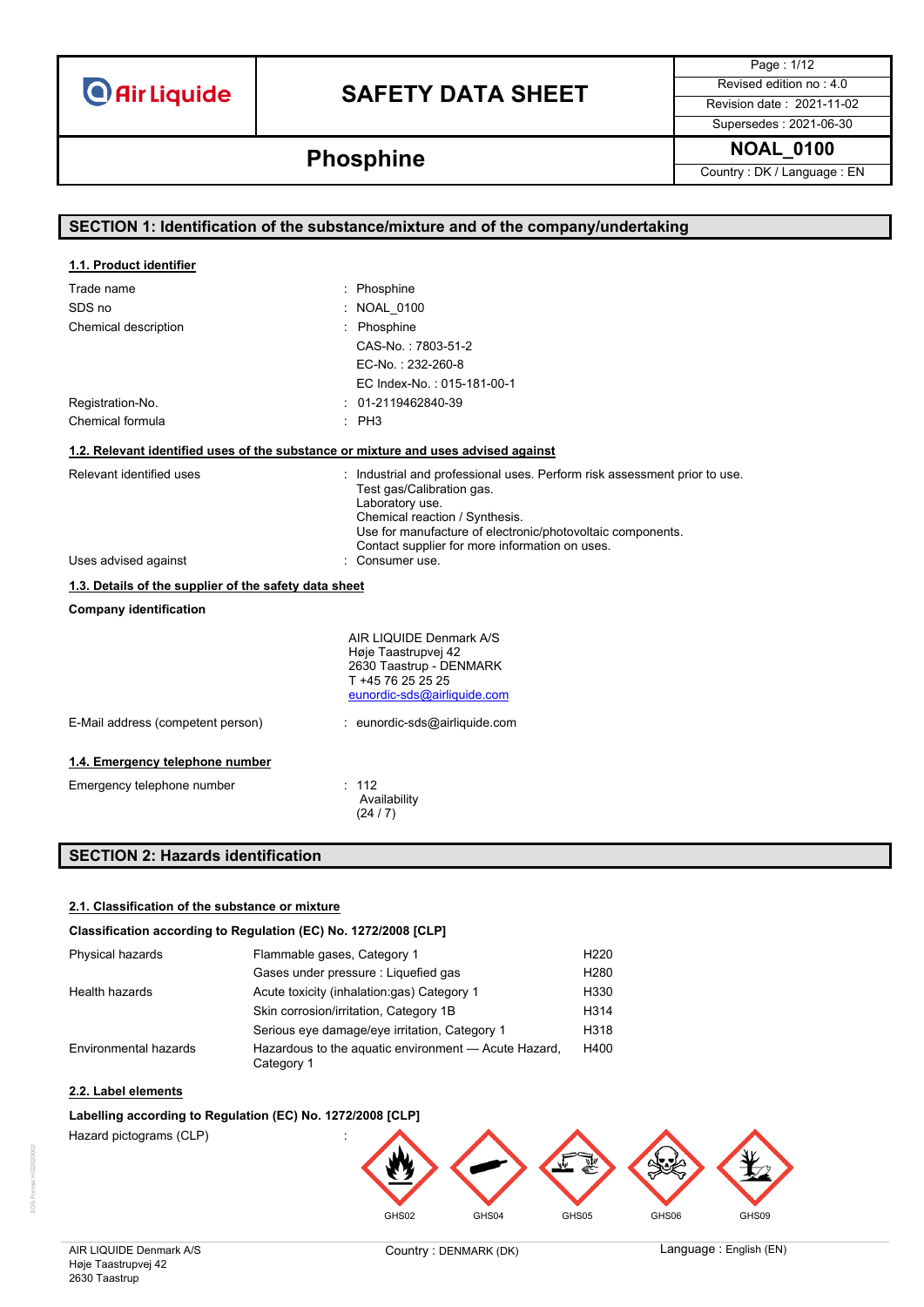## **SAFETY DATA SHEET** Revised edition no : 4.0

Supersedes : 2021-06-30

Page : 2/12

**Phosphine Phosphine Phosphine Phosphine Phosphine Phosphine Phosphine Country**: DK / Language : EN

| Signal word (CLP)<br>Hazard statements (CLP) | Danger<br>: H220 - Extremely flammable gas.<br>H280 - Contains gas under pressure; may explode if heated.<br>H330 - Fatal if inhaled.<br>H400 - Very toxic to aquatic life.<br>H314 - Causes severe skin burns and eye damage.<br>EUH071 - Corrosive to the respiratory tract. |
|----------------------------------------------|--------------------------------------------------------------------------------------------------------------------------------------------------------------------------------------------------------------------------------------------------------------------------------|
| Precautionary statements (CLP)               |                                                                                                                                                                                                                                                                                |
|                                              | - Prevention : P273 - Avoid release to the environment.                                                                                                                                                                                                                        |
|                                              | P260 - Do not breathe gas, vapours.                                                                                                                                                                                                                                            |
|                                              | P280 - Wear protective gloves, protective clothing, eye protection, face protection.                                                                                                                                                                                           |
|                                              | P210 - Keep away from heat, hot surfaces, sparks, open flames and other ignition sources. No<br>smoking.                                                                                                                                                                       |
|                                              | - Response : P303+P361+P353+P315 - IF ON SKIN : (or hair) Take off immediately all contaminated<br>clothing. Rinse skin with water or shower. Get immediate medical advice.                                                                                                    |
|                                              | P304+P340+P315 - IF INHALED : Remove person to fresh air and keep comfortable for<br>breathing. Get immediate medical advice.                                                                                                                                                  |
|                                              | P305+P351+P338+P315 - IF IN EYES : Rinse cautiously with water for several minutes.<br>Remove contact lenses, if present and easy to do. Continue rinsing. Get immediate medical<br>advice.                                                                                    |
|                                              | P377 - Leaking gas fire: Do not extinguish, unless leak can be stopped safely.                                                                                                                                                                                                 |
|                                              | P381 - In case of leakage, eliminate all ignition sources.                                                                                                                                                                                                                     |
|                                              | - Storage : P405 - Store locked up.                                                                                                                                                                                                                                            |
|                                              | P403 - Store in a well-ventilated place.                                                                                                                                                                                                                                       |

#### **2.3. Other hazards**

: May ignite spontaneously in contact with air.

### **SECTION 3: Composition/information on ingredients**

### **3.1. Substances**

| <b>Name</b> | <b>Product identifier</b>                                                                                       | Composition [V-%]: | <b>Classification according to</b><br><b>Regulation (EC) No. 1272/2008 [CLP]</b>                                                                        |
|-------------|-----------------------------------------------------------------------------------------------------------------|--------------------|---------------------------------------------------------------------------------------------------------------------------------------------------------|
| Phosphine   | (CAS-No.) 7803-51-2<br>(EC-No.) 232-260-8<br>(EC Index-No.) 015-181-00-1<br>(Registration-No.) 01-2119462840-39 | 100                | Flam. Gas 1, H220<br>Press. Gas (Lig.), H280<br>Acute Tox. 1 (Inhalation:gas), H330<br>Skin Corr. 1B, H314<br>Eye Dam. 1, H318<br>Aquatic Acute 1, H400 |

*Contains no other components or impurities which will influence the classification of the product.*

: Not applicable. **3.2. Mixtures**

### **SECTION 4: First aid measures**

#### **4.1. Description of first aid measures**

| - Inhalation                 | : Remove victim to uncontaminated area wearing self contained breathing apparatus. Keep<br>victim warm and rested. Call a doctor. Perform cardiopulmonary resuscitation if breathing<br>stopped.                   |
|------------------------------|--------------------------------------------------------------------------------------------------------------------------------------------------------------------------------------------------------------------|
| - Skin contact               | : Remove contaminated clothing. Drench affected area with water for at least 15 minutes.<br>In case of frostbite spray with water for at least 15 minutes. Apply a sterile dressing. Obtain<br>medical assistance. |
| - Eye contact<br>- Ingestion | : Immediately flush eyes thoroughly with water for at least 15 minutes.<br>Ingestion is not considered a potential route of exposure.                                                                              |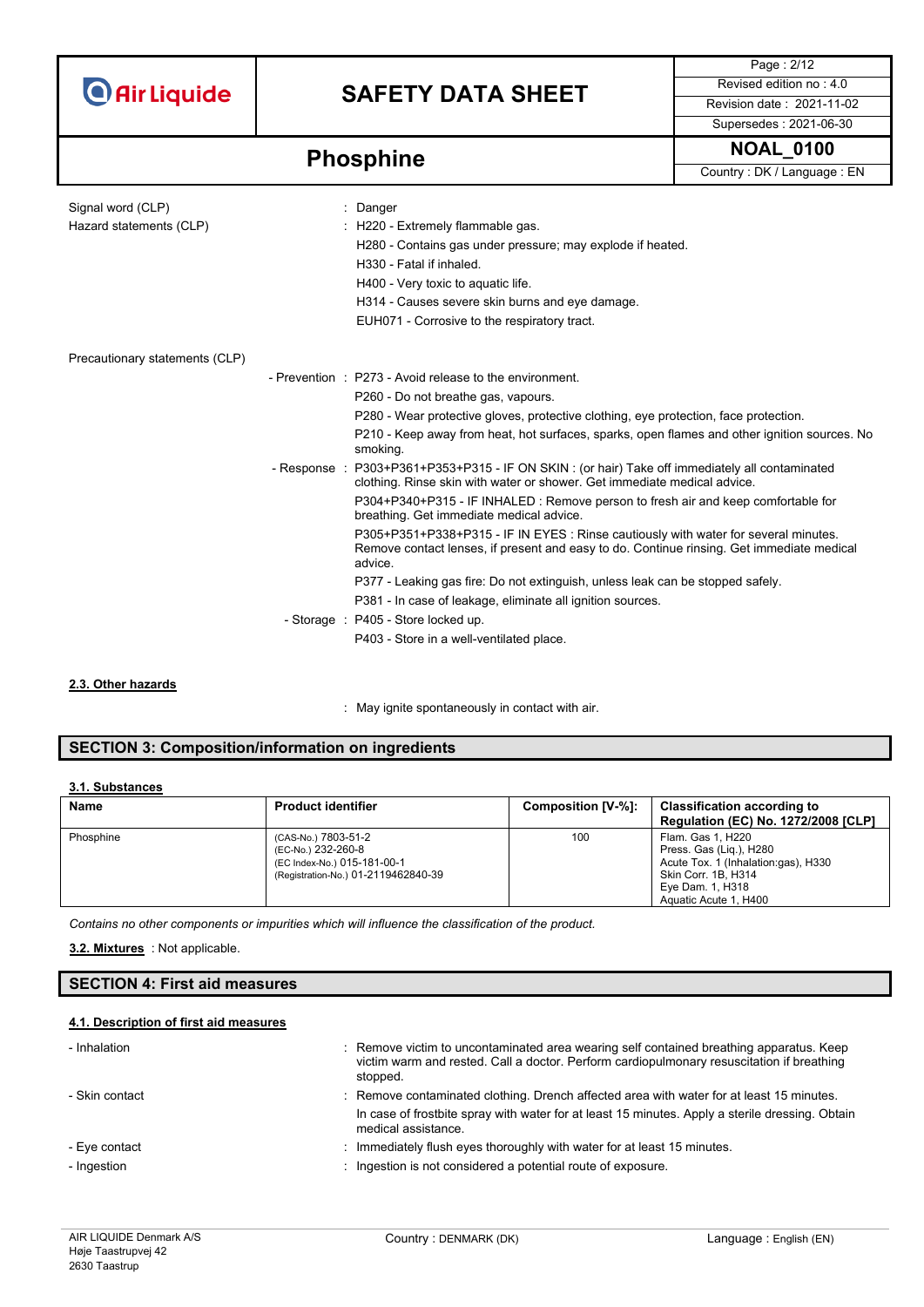## **SAFETY DATA SHEET** Revised edition no : 4.0

Page : 3/12 Supersedes : 2021-06-30

# **Phosphine Phosphine Phosphine Phosphine Phosphine Phosphine Phosphine Country**: DK / Language : EN

### **4.2. Most important symptoms and effects, both acute and delayed**

: May cause severe chemical burns to skin and cornea. Suitable first-aid treatment should be immediately available. Seek medical advice before using product. Delayed adverse effects possible.

Material is destructive to tissue of the mucuous membranes and upper respiratory tract. Cough, shortness of breath, headache, nausea. Refer to section 11.

### **4.3. Indication of any immediate medical attention and special treatment needed**

: Obtain medical assistance.

Treat with corticosteroid spray as soon as possible after inhalation.

| <b>SECTION 5: Firefighting measures</b>                    |                                                                                                                                                                                                                                                                                                                 |  |
|------------------------------------------------------------|-----------------------------------------------------------------------------------------------------------------------------------------------------------------------------------------------------------------------------------------------------------------------------------------------------------------|--|
| 5.1. Extinguishing media                                   |                                                                                                                                                                                                                                                                                                                 |  |
| - Suitable extinguishing media                             | : Water spray or fog.<br>Dry powder.<br>Shutting off the source of the gas is the preferred method of control.                                                                                                                                                                                                  |  |
| - Unsuitable extinguishing media                           | $\cdot$ Carbon dioxide<br>Do not use water jet to extinguish.                                                                                                                                                                                                                                                   |  |
| 5.2. Special hazards arising from the substance or mixture |                                                                                                                                                                                                                                                                                                                 |  |
| Specific hazards                                           | : Exposure to fire may cause containers to rupture/explode.<br>Escaping gas cannot be extinguished.                                                                                                                                                                                                             |  |
| Hazardous combustion products                              | Phosphorus oxides/acids.                                                                                                                                                                                                                                                                                        |  |
| 5.3. Advice for firefighters                               |                                                                                                                                                                                                                                                                                                                 |  |
| Specific methods                                           | Use fire control measures appropriate for the surrounding fire. Exposure to fire and heat<br>radiation may cause gas receptacles to rupture. Cool endangered receptacles with water spray<br>jet from a protected position. Prevent water used in emergency cases from entering sewers and<br>drainage systems. |  |
|                                                            | If possible, stop flow of product.                                                                                                                                                                                                                                                                              |  |
|                                                            | Use water spray or fog to knock down fire fumes if possible.                                                                                                                                                                                                                                                    |  |
|                                                            | Do not extinguish a leaking gas flame unless absolutely necessary. Spontaneous/explosive re-<br>ignition may occur. Extinguish any other fire.                                                                                                                                                                  |  |
|                                                            | Move containers away from the fire area if this can be done without risk.                                                                                                                                                                                                                                       |  |
| Special protective equipment for fire fighters             | Wear gas tight chemically protective clothing in combination with self contained breathing<br>apparatus.                                                                                                                                                                                                        |  |
|                                                            | Standard EN 943-2: Protective clothing against liquid and gaseous chemicals, aerosols and<br>solid particles. Gas-tight chemical protective suits for emergency teams.                                                                                                                                          |  |
|                                                            | Standard EN 137 - Self-contained open-circuit compressed air breathing apparatus with full<br>face mask.                                                                                                                                                                                                        |  |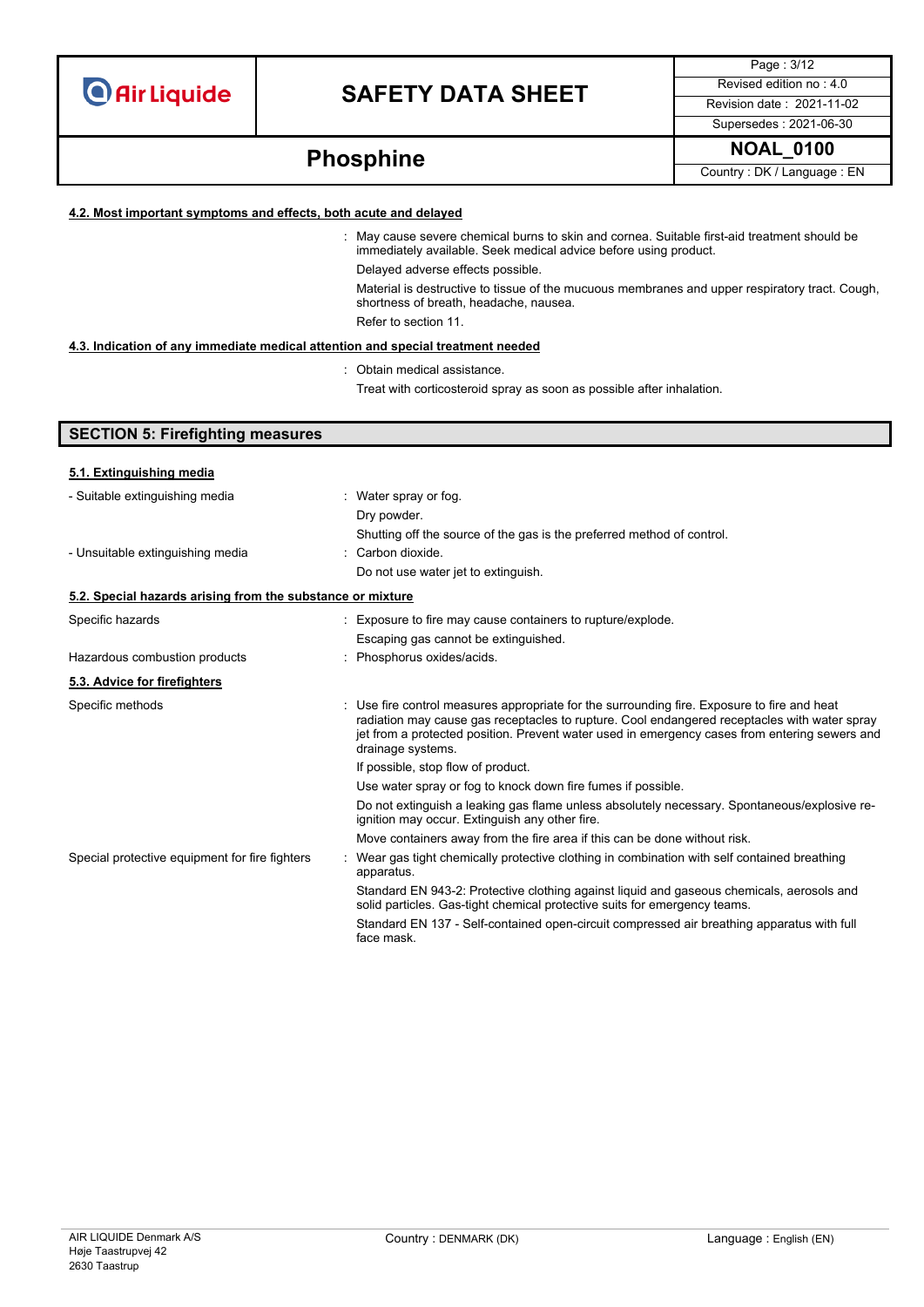### **SAFETY DATA SHEET** Revised edition no : 4.0

Page : 4/12 Supersedes : 2021-06-30

# **Phosphine Phosphine Phosphine Phosphine Phosphine Phosphine Phosphine Country**: DK/Language : EN

### **SECTION 6: Accidental release measures**

### **6.1. Personal precautions, protective equipment and emergency procedures** : Try to stop release. Evacuate area. Monitor concentration of released product. Consider the risk of potentially explosive atmospheres. Wear self-contained breathing apparatus when entering area unless atmosphere is proved to be safe. Eliminate ignition sources. Use chemically protective clothing. Ensure adequate air ventilation. Prevent from entering sewers, basements and workpits, or any place where its accumulation can be dangerous. Act in accordance with local emergency plan. Stay upwind. : Reduce vapour with fog or fine water spray. Try to stop release. **6.3. Methods and material for containment and cleaning up** : Hose down area with water. Keep area evacuated and free from ignition sources until any spilled liquid has evaporated (ground free from frost). Wash contaminated equipment or sites of leaks with copious quantities of water. : See also sections 8 and 13. **6.2. Environmental precautions 6.4. Reference to other sections**

### **SECTION 7: Handling and storage**

| 7.1. Precautions for safe handling |                                                                                                                                                                                                                     |                                                                                                                                                                                                                                                                      |  |                                                                                                   |
|------------------------------------|---------------------------------------------------------------------------------------------------------------------------------------------------------------------------------------------------------------------|----------------------------------------------------------------------------------------------------------------------------------------------------------------------------------------------------------------------------------------------------------------------|--|---------------------------------------------------------------------------------------------------|
| Safe use of the product            | automatic sprinkler system.                                                                                                                                                                                         | Gas cabinets, rooms or indoor areas where product is stored or used shall be protected by an<br>Do not breathe gas.<br>Avoid release of product into atmosphere.<br>The product must be handled in accordance with good industrial hygiene and safety<br>procedures. |  |                                                                                                   |
|                                    |                                                                                                                                                                                                                     |                                                                                                                                                                                                                                                                      |  |                                                                                                   |
|                                    |                                                                                                                                                                                                                     |                                                                                                                                                                                                                                                                      |  |                                                                                                   |
|                                    |                                                                                                                                                                                                                     |                                                                                                                                                                                                                                                                      |  |                                                                                                   |
|                                    | Only experienced and properly instructed persons should handle gases under pressure.                                                                                                                                |                                                                                                                                                                                                                                                                      |  |                                                                                                   |
|                                    |                                                                                                                                                                                                                     | Consider pressure relief device(s) in gas installations.                                                                                                                                                                                                             |  |                                                                                                   |
|                                    | Ensure the complete gas system was (or is regularily) checked for leaks before use.                                                                                                                                 |                                                                                                                                                                                                                                                                      |  |                                                                                                   |
|                                    | Do not smoke while handling product.                                                                                                                                                                                |                                                                                                                                                                                                                                                                      |  |                                                                                                   |
|                                    | Avoid exposure, obtain special instructions before use.<br>Use only properly specified equipment which is suitable for this product, its supply pressure and<br>temperature. Contact your gas supplier if in doubt. |                                                                                                                                                                                                                                                                      |  |                                                                                                   |
|                                    |                                                                                                                                                                                                                     |                                                                                                                                                                                                                                                                      |  | Installation of a cross purge assembly between the container and the regulator is<br>recommended. |
|                                    | Purge system with dry inert gas (e.g. helium or nitrogen) before gas is introduced and when<br>system is placed out of service.                                                                                     |                                                                                                                                                                                                                                                                      |  |                                                                                                   |
|                                    |                                                                                                                                                                                                                     | Avoid suck back of water, acid and alkalis.                                                                                                                                                                                                                          |  |                                                                                                   |
|                                    | Assess the risk of potentially explosive atmospheres and the need for explosion-proof<br>equipment.                                                                                                                 |                                                                                                                                                                                                                                                                      |  |                                                                                                   |
|                                    | Purge air from system before introducing gas.                                                                                                                                                                       |                                                                                                                                                                                                                                                                      |  |                                                                                                   |
|                                    | Take precautionary measures against static discharge.                                                                                                                                                               |                                                                                                                                                                                                                                                                      |  |                                                                                                   |
|                                    | Keep away from ignition sources (including static discharges).                                                                                                                                                      |                                                                                                                                                                                                                                                                      |  |                                                                                                   |
| AIR LIQUIDE Denmark A/S            | Country: DENMARK (DK)                                                                                                                                                                                               | Language: English (EN)                                                                                                                                                                                                                                               |  |                                                                                                   |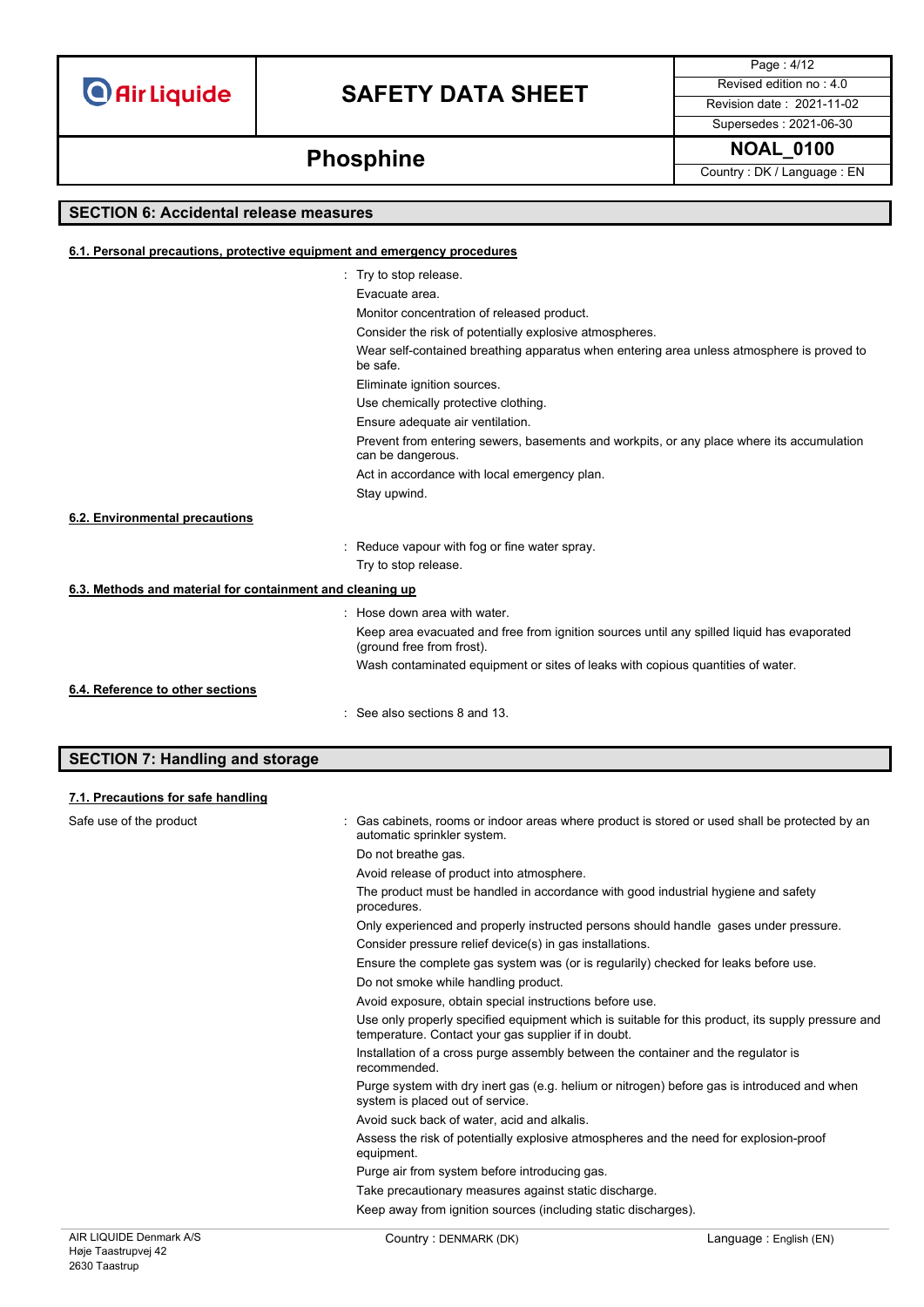## **SAFETY DATA SHEET** Revised edition no : 4.0

Supersedes : 2021-06-30

Page : 5/12

# **Phosphine** MOAL\_0100

|                                                                   | Consider the use of only non-sparking tools.                                                                                                                     |
|-------------------------------------------------------------------|------------------------------------------------------------------------------------------------------------------------------------------------------------------|
|                                                                   | Ensure equipment is adequately earthed.                                                                                                                          |
| Safe handling of the gas receptacle                               | Refer to supplier's container handling instructions.                                                                                                             |
|                                                                   | Do not allow backfeed into the container.                                                                                                                        |
|                                                                   | Protect containers from physical damage; do not drag, roll, slide or drop.                                                                                       |
|                                                                   | When moving cylinders, even for short distances, use a cart (trolley, hand truck, etc.) designed<br>to transport cylinders.                                      |
|                                                                   | Leave valve protection caps in place until the container has been secured against either a wall<br>or bench or placed in a container stand and is ready for use. |
|                                                                   | If user experiences any difficulty operating valve discontinue use and contact supplier.                                                                         |
|                                                                   | Never attempt to repair or modify container valves or safety relief devices.                                                                                     |
|                                                                   | Damaged valves should be reported immediately to the supplier.                                                                                                   |
|                                                                   | Keep container valve outlets clean and free from contaminants particularly oil and water.                                                                        |
|                                                                   | Replace valve outlet caps or plugs and container caps where supplied as soon as container is<br>disconnected from equipment.                                     |
|                                                                   | Close container valve after each use and when empty, even if still connected to equipment.                                                                       |
|                                                                   | Never attempt to transfer gases from one cylinder/container to another.                                                                                          |
|                                                                   | Never use direct flame or electrical heating devices to raise the pressure of a container.                                                                       |
|                                                                   | Do not remove or deface labels provided by the supplier for the identification of the content of<br>the container.                                               |
|                                                                   | Suck back of water into the container must be prevented.                                                                                                         |
|                                                                   | Open valve slowly to avoid pressure shock.                                                                                                                       |
| 7.2. Conditions for safe storage, including any incompatibilities |                                                                                                                                                                  |
|                                                                   | : Observe all regulations and local requirements regarding storage of containers.                                                                                |
|                                                                   | Containers should not be stored in conditions likely to encourage corrosion.                                                                                     |
|                                                                   | Container valve guards or caps should be in place.                                                                                                               |
|                                                                   | Containers should be stored in the vertical position and properly secured to prevent them from<br>falling over.                                                  |
|                                                                   | Stored containers should be periodically checked for general condition and leakage.                                                                              |
|                                                                   | Keep container below 50°C in a well ventilated place.                                                                                                            |
|                                                                   | Store containers in location free from fire risk and away from sources of heat and ignition.                                                                     |
|                                                                   | Keep away from combustible materials.                                                                                                                            |
|                                                                   | Segregate from oxidant gases and other oxidants in store.                                                                                                        |
|                                                                   | All electrical equipment in the storage areas should be compatible with the risk of a potentially<br>explosive atmosphere.                                       |
| 7.3. Specific end use(s)                                          |                                                                                                                                                                  |
|                                                                   | $\cdot$ None                                                                                                                                                     |

: None.

### **SECTION 8: Exposure controls/personal protection**

### **8.1. Control parameters**

| Phosphine (7803-51-2)                         |                                               |
|-----------------------------------------------|-----------------------------------------------|
| <b>EU - Occupational Exposure Limits</b>      |                                               |
| Local name                                    | Phosphine                                     |
| IOELV TWA (mg/m <sup>3</sup> )                | $0.14 \text{ mg/m}^3$                         |
| IOELV TWA (ppm)                               | $0.1$ ppm                                     |
| IOELV STEL (mg/m <sup>3</sup> )               | $0.28 \text{ mg/m}^3$                         |
| <b>IOELV STEL (ppm)</b>                       | $0.2$ ppm                                     |
| <b>Denmark - Occupational Exposure Limits</b> |                                               |
| Local name                                    | Hydrogenphosphid (Phosphin; Phosphorbrinte;   |
|                                               | Phosphortrihydrid)                            |
| Grænseværdi (8 timer) (mg/m <sup>3</sup> )    | $0.15 \text{ mg/m}^3$                         |
| Grænseværdi (8 timer) (ppm)                   | $0.1$ ppm                                     |
| Anmærkninger (DK)                             | E (betyder, at stoffet har en EF-grænseværdi) |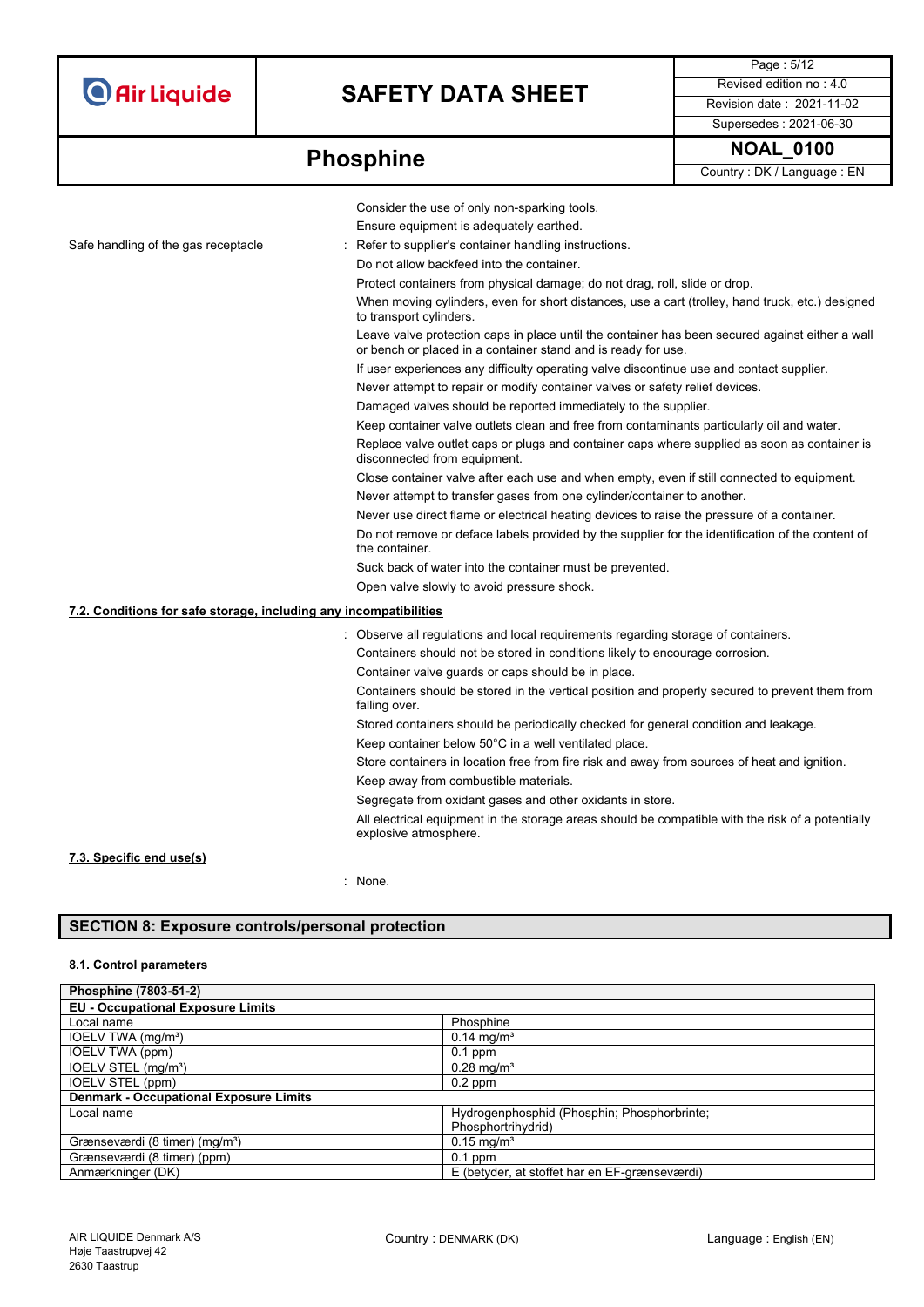## **SAFETY DATA SHEET** Revised edition no : 4.0

Page : 6/12

Supersedes : 2021-06-30

# **Phosphine** MOAL\_0100

| Phosphine (7803-51-2)                                                           |                                                                                                                                                                                                                                                                                                                                                                                                                                                                                                                                                                                                                                                                                                                                                                                                                                                   |
|---------------------------------------------------------------------------------|---------------------------------------------------------------------------------------------------------------------------------------------------------------------------------------------------------------------------------------------------------------------------------------------------------------------------------------------------------------------------------------------------------------------------------------------------------------------------------------------------------------------------------------------------------------------------------------------------------------------------------------------------------------------------------------------------------------------------------------------------------------------------------------------------------------------------------------------------|
| DNEL: Derived no effect level (Workers)<br>Acute - systemic effects, inhalation | $0.28$ mg/m <sup>3</sup>                                                                                                                                                                                                                                                                                                                                                                                                                                                                                                                                                                                                                                                                                                                                                                                                                          |
| Long-term - systemic effects, inhalation                                        | $0.14$ mg/m <sup>3</sup>                                                                                                                                                                                                                                                                                                                                                                                                                                                                                                                                                                                                                                                                                                                                                                                                                          |
|                                                                                 |                                                                                                                                                                                                                                                                                                                                                                                                                                                                                                                                                                                                                                                                                                                                                                                                                                                   |
| PNEC (Predicted No-Effect Concentration)                                        | None established.                                                                                                                                                                                                                                                                                                                                                                                                                                                                                                                                                                                                                                                                                                                                                                                                                                 |
| 8.2. Exposure controls                                                          |                                                                                                                                                                                                                                                                                                                                                                                                                                                                                                                                                                                                                                                                                                                                                                                                                                                   |
| 8.2.1. Appropriate engineering controls                                         |                                                                                                                                                                                                                                                                                                                                                                                                                                                                                                                                                                                                                                                                                                                                                                                                                                                   |
|                                                                                 | : Product to be handled in a closed system and under strictly controlled conditions.                                                                                                                                                                                                                                                                                                                                                                                                                                                                                                                                                                                                                                                                                                                                                              |
|                                                                                 | Provide adequate general and local exhaust ventilation.                                                                                                                                                                                                                                                                                                                                                                                                                                                                                                                                                                                                                                                                                                                                                                                           |
|                                                                                 | Preferably use permanent leak-tight installations (e.g. welded pipes).                                                                                                                                                                                                                                                                                                                                                                                                                                                                                                                                                                                                                                                                                                                                                                            |
|                                                                                 | Systems under pressure should be regularily checked for leakages.                                                                                                                                                                                                                                                                                                                                                                                                                                                                                                                                                                                                                                                                                                                                                                                 |
|                                                                                 | Ensure exposure is below occupational exposure limits (where available).                                                                                                                                                                                                                                                                                                                                                                                                                                                                                                                                                                                                                                                                                                                                                                          |
|                                                                                 | Gas detectors should be used when toxic gases may be released.                                                                                                                                                                                                                                                                                                                                                                                                                                                                                                                                                                                                                                                                                                                                                                                    |
|                                                                                 | Consider the use of a work permit system e.g. for maintenance activities.                                                                                                                                                                                                                                                                                                                                                                                                                                                                                                                                                                                                                                                                                                                                                                         |
| 8.2.2. Individual protection measures, e.g. personal protective equipment       |                                                                                                                                                                                                                                                                                                                                                                                                                                                                                                                                                                                                                                                                                                                                                                                                                                                   |
|                                                                                 | : A risk assessment should be conducted and documented in each work area to assess the risks<br>related to the use of the product and to select the PPE that matches the relevant risk. The<br>following recommendations should be considered:<br>PPE compliant to the recommended EN/ISO standards should be selected.                                                                                                                                                                                                                                                                                                                                                                                                                                                                                                                           |
| • Eye/face protection                                                           | Wear goggles and a face shield when transfilling or breaking transfer connections.<br>Standard EN 166 - Personal eye-protection - specifications.<br>Provide readily accessible eye wash stations and safety showers.                                                                                                                                                                                                                                                                                                                                                                                                                                                                                                                                                                                                                             |
| • Skin protection                                                               |                                                                                                                                                                                                                                                                                                                                                                                                                                                                                                                                                                                                                                                                                                                                                                                                                                                   |
| - Hand protection                                                               | : Wear working gloves when handling gas containers.                                                                                                                                                                                                                                                                                                                                                                                                                                                                                                                                                                                                                                                                                                                                                                                               |
|                                                                                 | Standard EN 388 - Protective gloves against mechanical risk.                                                                                                                                                                                                                                                                                                                                                                                                                                                                                                                                                                                                                                                                                                                                                                                      |
|                                                                                 | Wear cold insulating gloves when transfilling or breaking transfer connections.                                                                                                                                                                                                                                                                                                                                                                                                                                                                                                                                                                                                                                                                                                                                                                   |
|                                                                                 | Standard EN 511 - Cold insulating gloves.                                                                                                                                                                                                                                                                                                                                                                                                                                                                                                                                                                                                                                                                                                                                                                                                         |
|                                                                                 | Wear chemically resistant protective gloves.                                                                                                                                                                                                                                                                                                                                                                                                                                                                                                                                                                                                                                                                                                                                                                                                      |
|                                                                                 | Standard EN 374 - Protective gloves against chemicals.                                                                                                                                                                                                                                                                                                                                                                                                                                                                                                                                                                                                                                                                                                                                                                                            |
|                                                                                 | Consult glove manufacturer's product information on material suitability and material thickness.                                                                                                                                                                                                                                                                                                                                                                                                                                                                                                                                                                                                                                                                                                                                                  |
|                                                                                 | The breakthrough time of the selected gloves must be greater than the intended use period.                                                                                                                                                                                                                                                                                                                                                                                                                                                                                                                                                                                                                                                                                                                                                        |
| - Other                                                                         | Keep suitable chemically resistant protective clothing readily available for emergency use.<br>Standard EN943-1 - Full protective suits against liquid, solid and gaseous chemicals.<br>Consider the use of flame resistant anti-static safety clothing.<br>Standard EN ISO 14116 - Limited flame spread materials.<br>Standard EN 1149-5 - Protective clothing: Electrostatic properties.<br>Wear safety shoes while handling containers.<br>Standard EN ISO 20345 - Personal protective equipment - Safety footwear.                                                                                                                                                                                                                                                                                                                            |
| • Respiratory protection                                                        | Gas filters may be used if all surrounding conditions e.g. type and concentration of the<br>contaminant(s) and duration of use are known.<br>Use gas filters with full face mask, where exposure limits may be exceeded for a short-term<br>period, e.g. connecting or disconnecting containers.<br>Recommended: Filter B (grey).<br>Gas filters do not protect against oxygen deficiency.<br>Standard EN 14387 - Gas filter(s), combined filter(s) and standard EN136, full face masks.<br>Keep self contained breathing apparatus readily available for emergency use.<br>Self contained breathing apparatus is recommended, where unknown exposure may be<br>expected, e.g. during maintenance activities on installation systems.<br>Standard EN 137 - Self-contained open-circuit compressed air breathing apparatus with full<br>face mask. |
| • Thermal hazards                                                               | None in addition to the above sections.                                                                                                                                                                                                                                                                                                                                                                                                                                                                                                                                                                                                                                                                                                                                                                                                           |

#### **8.2.3. Environmental exposure controls**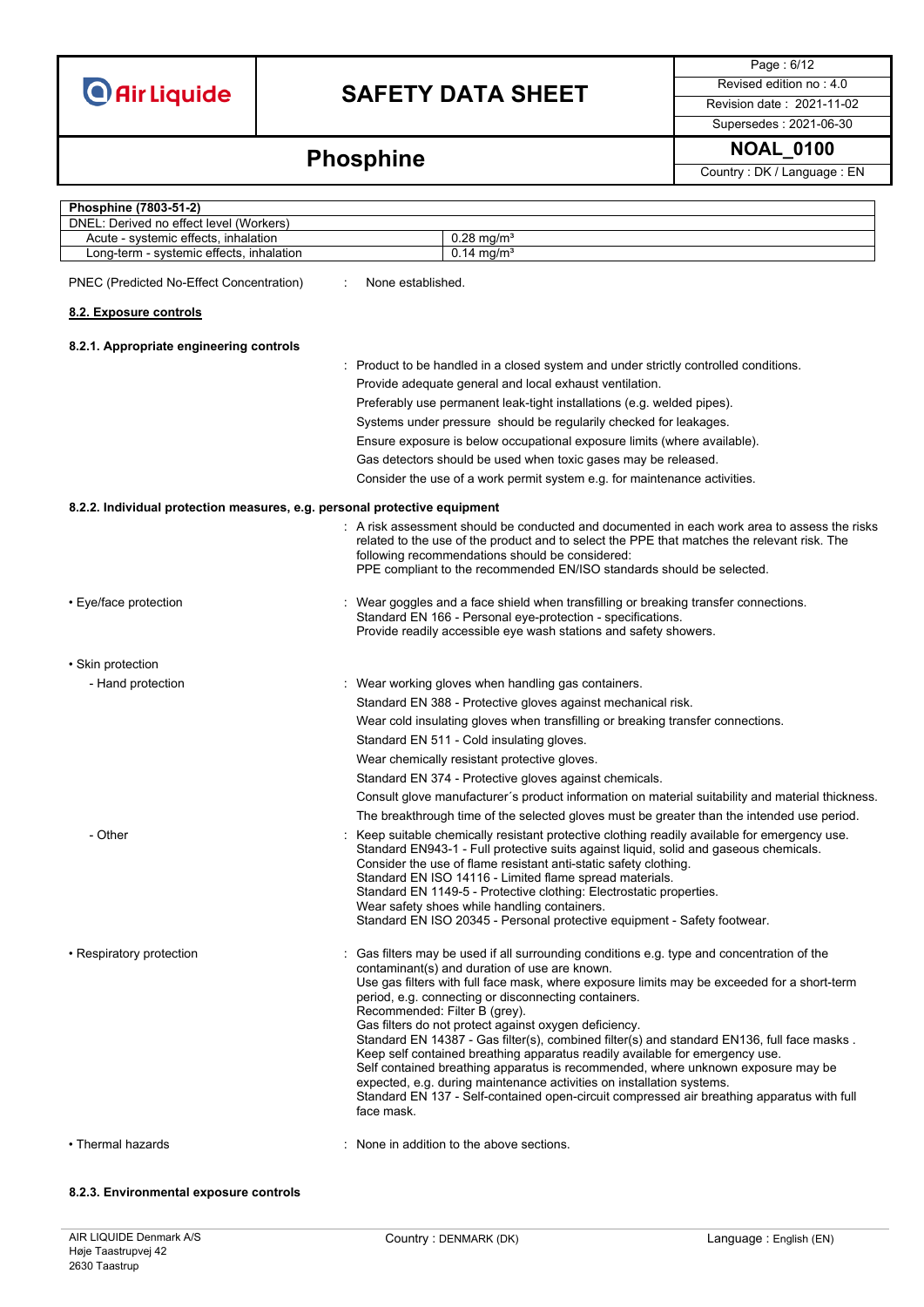## **SAFETY DATA SHEET** Revised edition no : 4.0

Page : 7/12 Supersedes : 2021-06-30

**Phosphine NOAL\_0100 Phosphine** 

: Refer to local regulations for restriction of emissions to the atmosphere. See section 13 for specific methods for waste gas treatment.

### **SECTION 9: Physical and chemical properties**

### **9.1. Information on basic physical and chemical properties**

Appearance

| Physical state at 20°C / 101.3kPa<br>٠          | : Gas                                                                                                     |
|-------------------------------------------------|-----------------------------------------------------------------------------------------------------------|
| Colour                                          | Colourless.                                                                                               |
| Odour                                           | Garlic like. Odour can persist. Rotten fish. Poor warning properties at low concentrations.               |
| Odour threshold                                 | Odour threshold is subjective and inadequate to warn of overexposure.                                     |
| pH                                              | Not applicable for gases and gas mixtures.                                                                |
| Melting point / Freezing point                  | $-134$ °C                                                                                                 |
| Boiling point                                   | -88 °C                                                                                                    |
| Flash point                                     | Not applicable for gases and gas mixtures.                                                                |
| Evaporation rate                                | Not applicable for gases and gas mixtures.                                                                |
| Flammability (solid, gas)                       | Extremely flammable gas                                                                                   |
| <b>Explosive limits</b>                         | · Pyrophoric.                                                                                             |
| Vapour pressure [20°C]                          | $34.6 \text{ bar(a)}$                                                                                     |
| Vapour pressure [50°C]                          | $: 62 \text{ bar(a)}$                                                                                     |
| Vapour density                                  | : Not applicable.                                                                                         |
| Relative density, liquid (water=1)              | : 0.74                                                                                                    |
| Relative density, gas (air=1)                   | : 1.2                                                                                                     |
| Water solubility                                | $: 300$ mg/l                                                                                              |
| Partition coefficient n-octanol/water (Log Kow) | : Not applicable for inorganic products.                                                                  |
| Auto-ignition temperature                       | : 38 °C                                                                                                   |
| Decomposition temperature                       | : Not applicable.                                                                                         |
| Viscosity                                       | No reliable data available.                                                                               |
| <b>Explosive properties</b>                     | Not applicable.                                                                                           |
| Oxidising properties                            | : Not applicable.                                                                                         |
| 9.2. Other information                          |                                                                                                           |
| Molar mass                                      | 34 g/mol                                                                                                  |
| Critical temperature [°C]                       | : 51.6 °C                                                                                                 |
| Other data                                      | Gas/vapour heavier than air. May accumulate in confined spaces, particularly at or below<br>ground level. |

### **SECTION 10: Stability and reactivity**

### **10.1. Reactivity**

|                                          | Can ignite spontaneously in air (fire cannot be put out). Can form spontaneous, violently<br>explosive mixture in air. |
|------------------------------------------|------------------------------------------------------------------------------------------------------------------------|
|                                          | May react violently with oxidants.                                                                                     |
|                                          | : Can form explosive mixture with air.                                                                                 |
| 10.3. Possibility of hazardous reactions |                                                                                                                        |
|                                          | : Stable under normal conditions.                                                                                      |
| 10.2. Chemical stability                 |                                                                                                                        |
|                                          | : No reactivity hazard other than the effects described in sub-sections below.                                         |
|                                          |                                                                                                                        |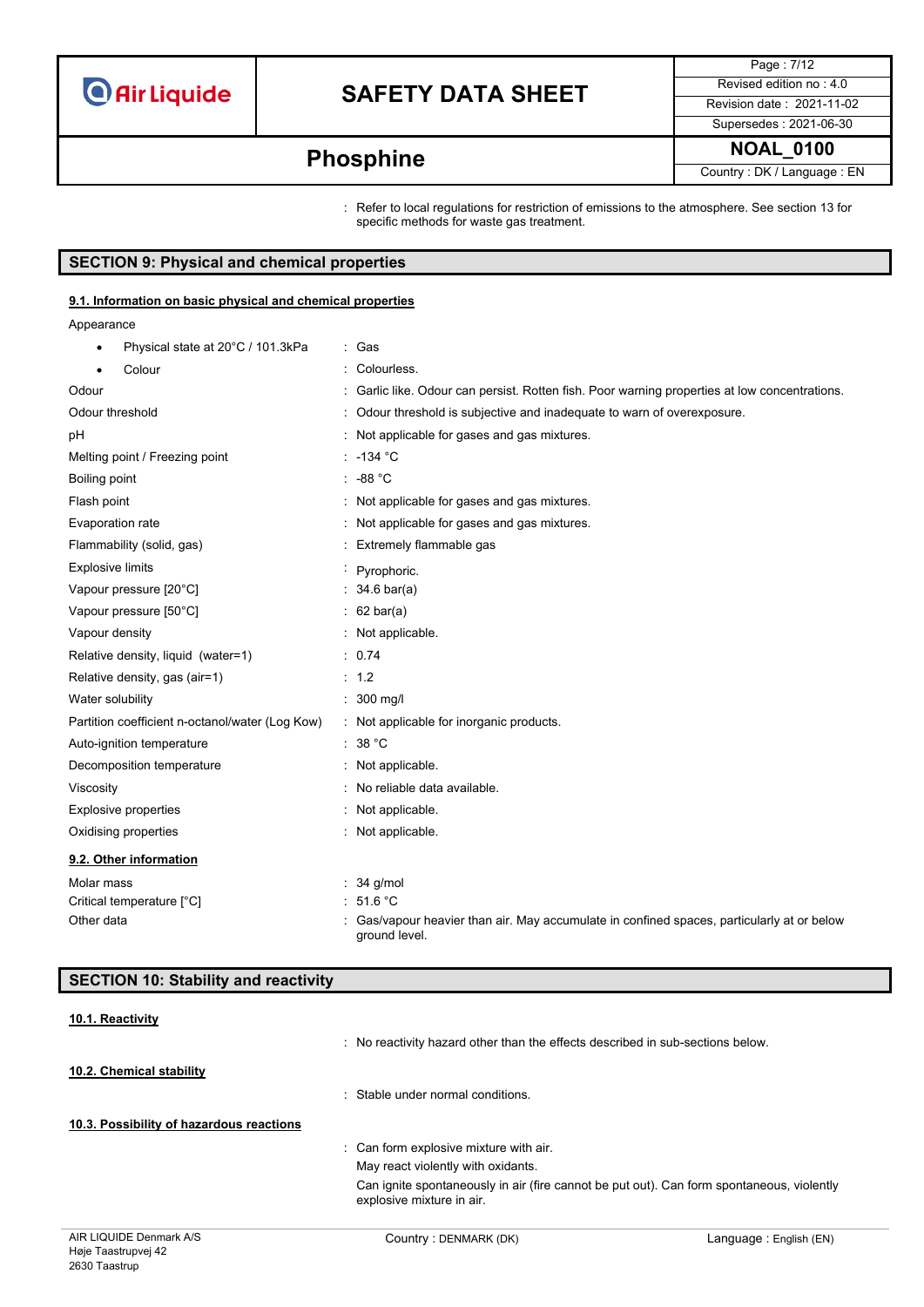## **SAFETY DATA SHEET** Revised edition no : 4.0

Page : 8/12 Supersedes : 2021-06-30

**Phosphine** MOAL\_0100

| 10.4. Conditions to avoid              |                                                                                                                              |
|----------------------------------------|------------------------------------------------------------------------------------------------------------------------------|
|                                        | $\therefore$ Keep away from heat/sparks/open flames/hot surfaces. $-$ No smoking.<br>Avoid moisture in installation systems. |
| 10.5. Incompatible materials           |                                                                                                                              |
|                                        | : Air, Oxidisers.                                                                                                            |
|                                        | For additional information on compatibility refer to ISO 11114.                                                              |
| 10.6. Hazardous decomposition products |                                                                                                                              |
|                                        | : Under normal conditions of storage and use, hazardous decomposition products should not be<br>produced.                    |

## **SECTION 11: Toxicological information**

### **11.1. Information on toxicological effects**

| <b>Acute toxicity</b>                | : Fatal if inhaled.                                                 |
|--------------------------------------|---------------------------------------------------------------------|
|                                      | Delayed fatal pulmonary oedema possible.                            |
|                                      |                                                                     |
| LC50 Inhalation - Rat [ppm]          | 10 ppm/4 $h$                                                        |
| <b>Skin corrosion/irritation</b>     | : Causes severe skin burns and eye damage.                          |
| Serious eye damage/irritation        | : Causes serious eye damage.                                        |
| Respiratory or skin sensitisation    | : No known effects from this product.                               |
| Germ cell mutagenicity               | : No known effects from this product.                               |
| Carcinogenicity                      | : No known effects from this product.                               |
| <b>Reproductive toxicity</b>         |                                                                     |
| Toxic for reproduction: Fertility    | : No known effects from this product.                               |
| Toxic for reproduction: unborn child | : No known effects from this product.                               |
| <b>STOT-single exposure</b>          | : Severe corrosion to the respiratory tract at high concentrations. |
|                                      | Damage to central nervous system.                                   |
|                                      | Irritation to the respiratory tract.                                |
| <b>STOT-repeated exposure</b>        | : No known effects from this product.                               |
| <b>Aspiration hazard</b>             | Not applicable for gases and gas mixtures.                          |
|                                      |                                                                     |

### **SECTION 12: Ecological information**

### **12.1. Toxicity**

| Assessment                                                                            | : Very toxic to aquatic life.                                                                                                     |                        |
|---------------------------------------------------------------------------------------|-----------------------------------------------------------------------------------------------------------------------------------|------------------------|
| EC50 48h - Daphnia magna [mg/l]<br>EC50 72h - Algae [mg/l]<br>LC50 96 h - Fish [mg/l] | : No data available.<br>: No data available.<br>: No data available.                                                              |                        |
| 12.2. Persistence and degradability                                                   |                                                                                                                                   |                        |
| Assessment<br>12.3. Bioaccumulative potential                                         | : Not applicable for inorganic products.                                                                                          |                        |
| Assessment<br>12.4. Mobility in soil                                                  | : No data available.                                                                                                              |                        |
| Assessment                                                                            | : Because of its high volatility, the product is unlikely to cause ground or water pollution.<br>Partition into soil is unlikely. |                        |
| AIR LIQUIDE Denmark A/S                                                               | Country: DENMARK (DK)                                                                                                             | Language: English (EN) |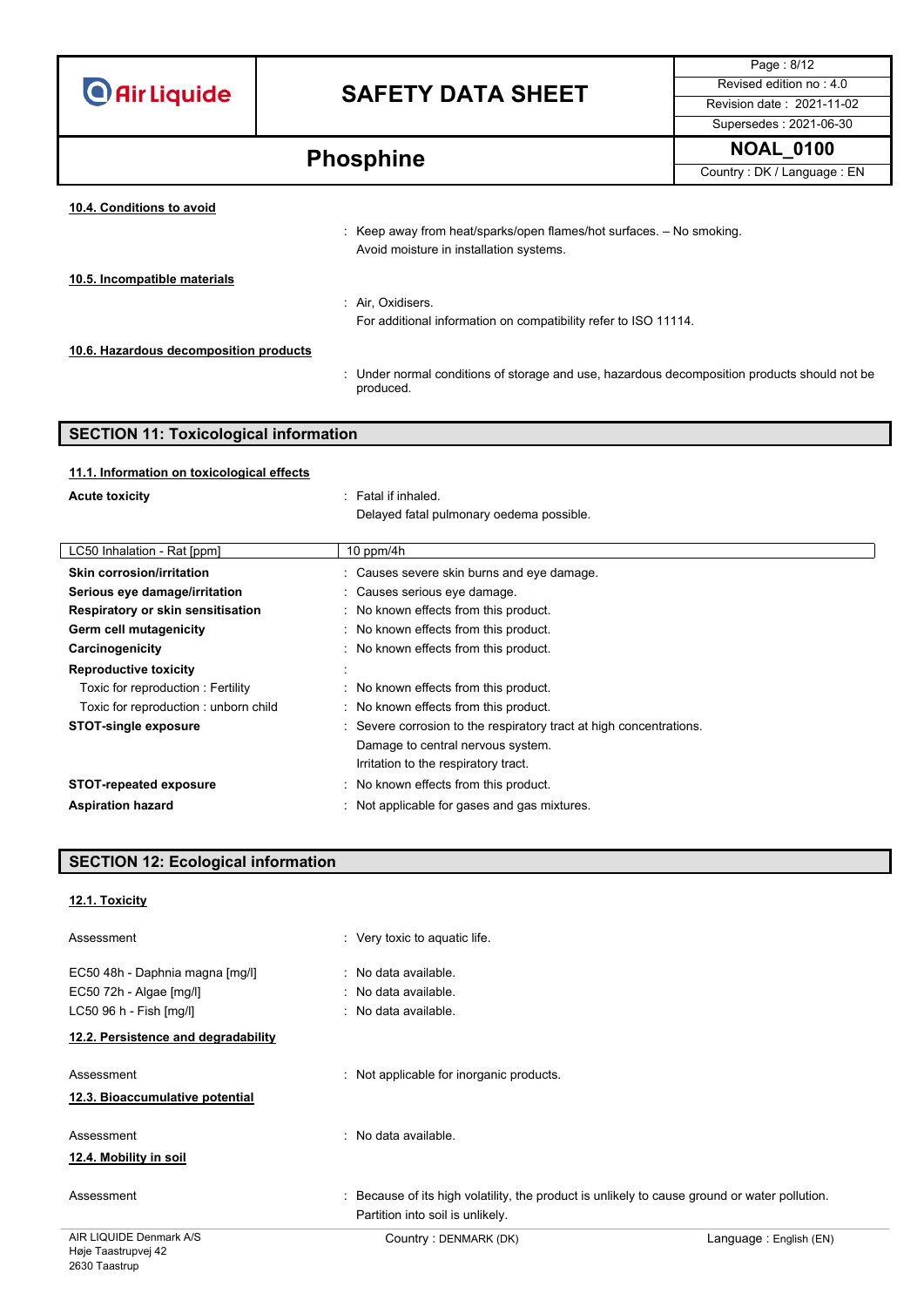## **SAFETY DATA SHEET** Revised edition no : 4.0

Page : 9/12 Supersedes : 2021-06-30

**Phosphine** MOAL\_0100

### **12.5. Results of PBT and vPvB assessment**

| Assessment                  | $\therefore$ Not classified as PBT or vPvB.           |
|-----------------------------|-------------------------------------------------------|
| 12.6. Other adverse effects |                                                       |
| Other adverse effects       | : May cause pH changes in aqueous ecological systems. |
| Effect on the ozone layer   | $\therefore$ None.                                    |
| Effect on global warming    | : No known effects from this product.                 |

### **SECTION 13: Disposal considerations**

| 13.1. Waste treatment methods                                                         |                                                                                                                                                       |
|---------------------------------------------------------------------------------------|-------------------------------------------------------------------------------------------------------------------------------------------------------|
|                                                                                       | Contact supplier if quidance is required.                                                                                                             |
|                                                                                       | Must not be discharged to atmosphere.                                                                                                                 |
|                                                                                       | Toxic and corrosive gases formed during combustion should be scrubbed before discharge to<br>atmosphere.                                              |
|                                                                                       | Gas may be scrubbed in alkaline solution under controlled conditions to avoid violent reaction.                                                       |
|                                                                                       | Ensure that the emission levels from local regulations or operating permits are not exceeded.                                                         |
|                                                                                       | Refer to the EIGA code of practice Doc.30 "Disposal of Gases", downloadable at<br>http://www.eiga.org for more guidance on suitable disposal methods. |
|                                                                                       | Return unused product in original container to supplier.                                                                                              |
| List of hazardous waste codes (from<br>Commission Decision 2000/532/EC as<br>amended) | $\pm$ 16 05 04 $^{\star}$ . Gases in pressure containers (including halons) containing hazardous substances.                                          |
| 13.2. Additional information                                                          |                                                                                                                                                       |
|                                                                                       | . External treatment and disposal of waste should comply with applicable local and/or pational                                                        |

: External treatment and disposal of waste should comply with applicable local and/or national regulations.

### **SECTION 14: Transport information**

| 14.1. UN number                       |                                                             |
|---------------------------------------|-------------------------------------------------------------|
| UN-No.                                | : 2199                                                      |
| 14.2. UN proper shipping name         |                                                             |
| Transport by road/rail (ADR/RID)      | <b>PHOSPHINE</b>                                            |
| Transport by air (ICAO-TI / IATA-DGR) | Phosphine                                                   |
| Transport by sea (IMDG)               | <b>PHOSPHINE</b>                                            |
| 14.3. Transport hazard class(es)      |                                                             |
| Labelling                             | 2.3 : Toxic gases.                                          |
|                                       | 2.1 : Flammable gases.                                      |
|                                       | Environmentally hazardous substances                        |
| Transport by road/rail (ADR/RID)      |                                                             |
| Class                                 | $\therefore$ 2                                              |
| Classification code                   | : 2TF                                                       |
| <b>Tunnel Restriction</b>             | : D - Passage forbidden through tunnels of category D and E |
| Transport by sea (IMDG)               |                                                             |
| Class / Div. (Sub. risk(s))           | : 2.3(2.1)                                                  |
|                                       |                                                             |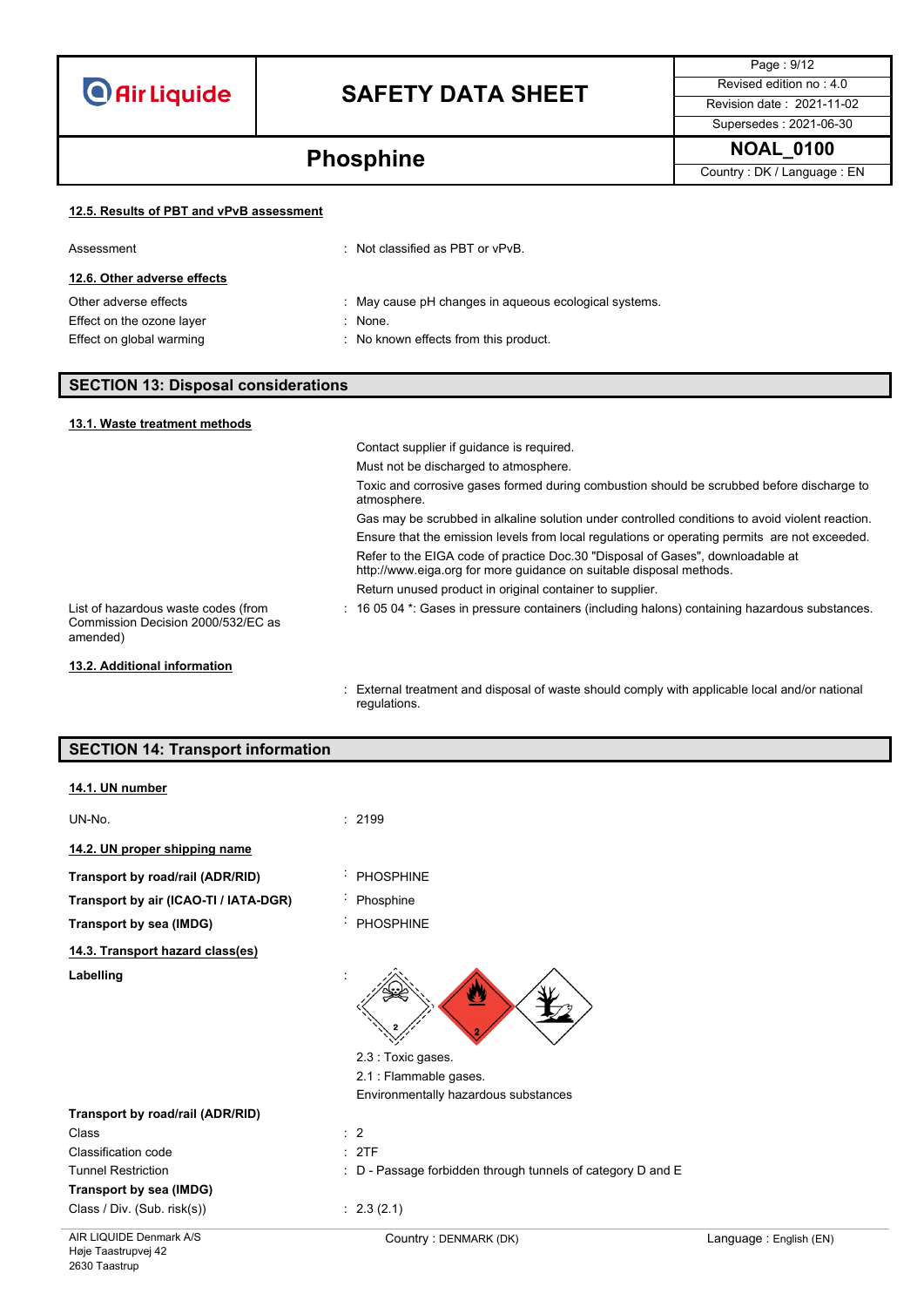| <b>O</b> Air Liquide |  |  |
|----------------------|--|--|
|                      |  |  |

## **SAFETY DATA SHEET** Revised edition no : 4.0

Page : 10/12 Supersedes : 2021-06-30

**Phosphine** NOAL\_0100

| Emergency Schedule (EmS) - Fire<br>Emergency Schedule (EmS) - Spillage   |    | $E - D$<br>$: S-U$                                                                                                                       |
|--------------------------------------------------------------------------|----|------------------------------------------------------------------------------------------------------------------------------------------|
| 14.4. Packing group                                                      |    |                                                                                                                                          |
| Transport by road/rail (ADR/RID)                                         | ÷. | Not established.                                                                                                                         |
| Transport by air (ICAO-TI / IATA-DGR)                                    |    | Not established.                                                                                                                         |
| Transport by sea (IMDG)                                                  |    | Not established.                                                                                                                         |
|                                                                          |    |                                                                                                                                          |
| 14.5. Environmental hazards                                              |    |                                                                                                                                          |
| Transport by road/rail (ADR/RID)                                         |    | Environmentally hazardous substance / mixture.                                                                                           |
| Transport by air (ICAO-TI / IATA-DGR)                                    |    | Environmentally hazardous substance / mixture.                                                                                           |
| Transport by sea (IMDG)                                                  |    | Marine pollutant                                                                                                                         |
| 14.6. Special precautions for user                                       |    |                                                                                                                                          |
| <b>Packing Instruction(s)</b>                                            |    |                                                                                                                                          |
| Transport by road/rail (ADR/RID)                                         |    | : P200                                                                                                                                   |
| Transport by air (ICAO-TI / IATA-DGR)                                    |    |                                                                                                                                          |
| Passenger and Cargo Aircraft                                             |    | · Forbidden                                                                                                                              |
| Cargo Aircraft only                                                      |    | : Forbidden.                                                                                                                             |
| Transport by sea (IMDG)                                                  |    | $\therefore$ P200                                                                                                                        |
| Special transport precautions                                            |    | : Avoid transport on vehicles where the load space is not separated from the driver's<br>compartment.                                    |
|                                                                          |    | Ensure vehicle driver is aware of the potential hazards of the load and knows what to do in the<br>event of an accident or an emergency. |
|                                                                          |    | Before transporting product containers:                                                                                                  |
|                                                                          |    | - Ensure there is adequate ventilation.                                                                                                  |
|                                                                          |    | - Ensure that containers are firmly secured.                                                                                             |
|                                                                          |    | - Ensure valve is closed and not leaking.                                                                                                |
|                                                                          |    | - Ensure valve outlet cap nut or plug (where provided) is correctly fitted.                                                              |
|                                                                          |    | - Ensure valve protection device (where provided) is correctly fitted.                                                                   |
| 14.7. Transport in bulk according to Annex II of Marpol and the IBC Code |    |                                                                                                                                          |
|                                                                          |    |                                                                                                                                          |

: Not applicable.

### **SECTION 15: Regulatory information**

2630 Taastrup

### **15.1. Safety, health and environmental regulations/legislation specific for the substance or mixture**

| <b>EU-Regulations</b>                          |                                                                                                         |                        |
|------------------------------------------------|---------------------------------------------------------------------------------------------------------|------------------------|
| Restrictions on use                            | : None.                                                                                                 |                        |
| Seveso Directive: 2012/18/EU (Seveso III)      | : Listed.                                                                                               |                        |
| <b>National regulations</b>                    |                                                                                                         |                        |
| National legislation                           | : Ensure all national/local regulations are observed.                                                   |                        |
| <b>Denmark</b>                                 |                                                                                                         |                        |
| Recommendations Danish Regulation              | : Young people below the age of 18 years are not allowed to use the product                             |                        |
|                                                | Pregnant/breastfeeding women working with the product must not be in direct contact with the<br>product |                        |
| 15.2. Chemical safety assessment               |                                                                                                         |                        |
|                                                | : A CSA has not yet been carried out.                                                                   |                        |
| AIR LIQUIDE Denmark A/S<br>Høje Taastrupvej 42 | Country: DENMARK (DK)                                                                                   | Language: English (EN) |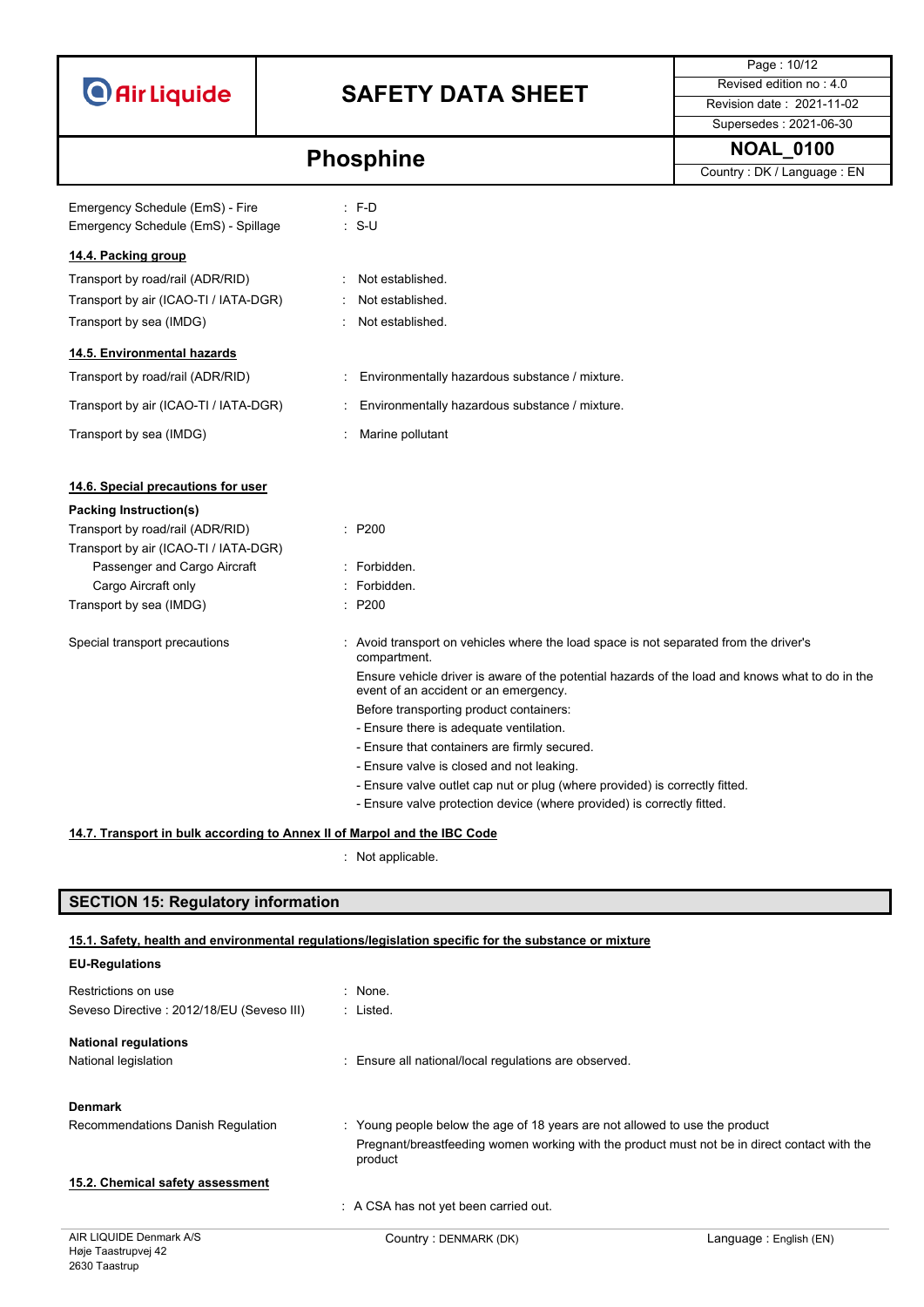## **SAFETY DATA SHEET** Revised edition no : 4.0

Page : 11/12 Supersedes : 2021-06-30

# **Phosphine** MOAL\_0100

| <b>SECTION 16: Other information</b> |                                                                                                              |
|--------------------------------------|--------------------------------------------------------------------------------------------------------------|
|                                      |                                                                                                              |
| Indication of changes                | Revised safety data sheet in accordance with commission regulation (EU) No 453/2010.                         |
| Abbreviations and acronyms           | : ATE - Acute Toxicity Estimate                                                                              |
|                                      | CLP - Classification Labelling Packaging Regulation; Regulation (EC) No 1272/2008                            |
|                                      | REACH - Registration, Evaluation, Authorisation and Restriction of Chemicals Regulation (EC)<br>No 1907/2006 |
|                                      | EINECS - European Inventory of Existing Commercial Chemical Substances                                       |
|                                      | CAS# - Chemical Abstract Service number                                                                      |
|                                      | PPE - Personal Protection Equipment                                                                          |
|                                      | LC50 - Lethal Concentration to 50 % of a test population                                                     |
|                                      | <b>RMM - Risk Management Measures</b>                                                                        |
|                                      | PBT - Persistent, Bioaccumulative and Toxic                                                                  |
|                                      | vPvB - Very Persistent and Very Bioaccumulative                                                              |
|                                      | STOT- SE: Specific Target Organ Toxicity - Single Exposure                                                   |
|                                      | <b>CSA - Chemical Safety Assessment</b>                                                                      |
|                                      | EN - European Standard                                                                                       |
|                                      | <b>UN</b> - United Nations                                                                                   |
|                                      | ADR - International Agreement concerning the International Carriage of Dangerous Goods by<br>Road            |
|                                      | IATA - International Air Transport Association                                                               |
|                                      | IMDG code - International Maritime Dangerous Goods                                                           |
|                                      | RID - Regulations concerning the International Carriage of Dangerous Goods by Rail                           |
|                                      | WGK - Water Hazard Class                                                                                     |
|                                      | STOT - RE : Specific Target Organ Toxicity - Repeated Exposure                                               |
| Training advice                      | : Users of breathing apparatus must be trained.                                                              |
|                                      | Ensure operators understand the flammability hazard.                                                         |
|                                      | Ensure operators understand the toxicity hazard.                                                             |

#### Full text of H- and EUH-statements

| Acute Tox. 1 (Inhalation:gas) | Acute toxicity (inhalation:gas) Category 1                      |
|-------------------------------|-----------------------------------------------------------------|
| Aquatic Acute 1               | Hazardous to the aquatic environment - Acute Hazard, Category 1 |
| Eye Dam. 1                    | Serious eye damage/eye irritation, Category 1                   |
| Flam, Gas 1                   | Flammable gases, Category 1                                     |
| Press. Gas (Liq.)             | Gases under pressure : Liquefied gas                            |
| Skin Corr. 1B                 | Skin corrosion/irritation, Category 1B                          |
| H <sub>220</sub>              | Extremely flammable gas                                         |
| H <sub>280</sub>              | Contains gas under pressure; may explode if heated              |
| H314                          | Causes severe skin burns and eye damage.                        |
| H318                          | Causes serious eye damage.                                      |
| H330                          | Fatal if inhaled.                                               |
| H400                          | Very toxic to aquatic life                                      |
| <b>EUH071</b>                 | Corrosive to the respiratory tract.                             |